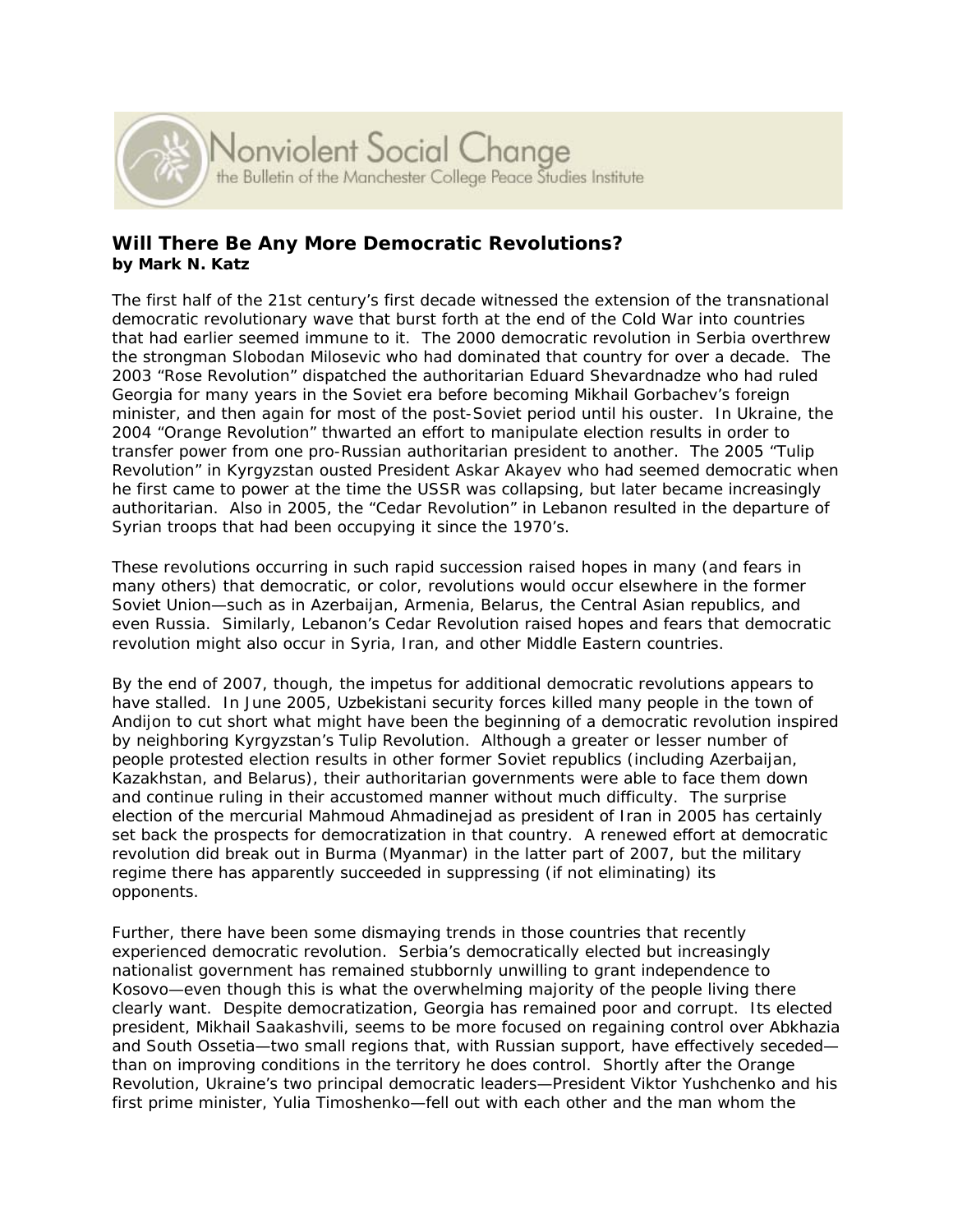Orange Revolution prevented from stealing the 2004 presidential elections, Viktor Yanukovich, was able to become prime minister. (The 2007 Ukrainian parliamentary elections, though, have allowed democratic forces to—just barely—regain control of parliament.) In impoverished Kyrgyzstan, the new "democratic" president, Kurmanbek Bakiyev, quickly began ruling in a manner similar to the ousted authoritarian one. Bakiyev, though, appears more adept than his predecessor was in undermining his democratic opponents. Finally, Syria has actively sought to regain influence in Lebanon—and has met with considerable, if not complete, success in this endeavor.

What do these developments imply for the future of democratic revolution? It will be argued here that four important obstacles have emerged that serve to make successful democratic revolution more difficult at present: 1) authoritarian regimes are now on alert to the prospect of democratic revolution; 2) disillusionment has arisen after the democratic revolutions in some states resulted in something short of democracy; 3) strong external support—especially from Russia and China—to authoritarian regimes resisting democratic revolution; and 4) weak external support for democratic revolution from the U.S. due to its being bogged down in Iraq and Afghanistan. Yet while they appear strong now, each of these obstacles could in the future either diminish or even disappear. Their doing so would set the stage for the resumption of the transnational democratic revolutionary wave.

# **Authoritarians on Alert**

One of the greatest obstacles that democratic revolution now faces is the result of its own success: authoritarian regimes are now on alert that democratic revolution can occur, and are determined to prevent it from doing so. The impetus for many (if not all) recent democratic revolutions has been a contested election result which dictatorships either thought they could manipulate the results of, or believed (quite amazingly) they could win legitimately. These regimes, in short, were undermined not just by the rise of democratic opposition against them, but also by their own overweening self-confidence. The recent series of color revolutions that occurred in rapid succession has severely undermined that self-confidence.

Many authoritarian regimes, though, claim to be democracies, and want Western governments either to acknowledge them as such or, at minimum, not to contradict them too strenuously on this point. Thus, they allow some degree of freedom inside the country and openness to the outside, including permission for opposition figures to run for election just so long as they lose. As Michael McFaul has observed, it is these semi-authoritarian regimes that have proven more vulnerable to democratic revolution than full-fledged dictatorships either where elections produce a 99.+% majority in favor of the regime or are not held at all.

McFaul identified seven factors needed for a successful democratic revolution: 1) a semiautocratic regime; 2) an unpopular incumbent ruler; 3) a united, organized opposition; 4) effective election monitoring; 5) media capacity to inform citizens about falsified election results; 6) opposition ability to mobilize tens of thousands, or more, to protest election fraud; and 7) differences within the regime's security services (McFaul 2005, 7).

Semi-autocratic regimes alert to the possibility of democratic revolution and desirous of thwarting it can do little to make the incumbent ruler more popular. However, they can do much to prevent McFaul's last five factors from coalescing. Divisions within the democratic opposition can be created or exacerbated by treating some of its leaders more favorably than others. Election monitoring both by external and internal observers can either be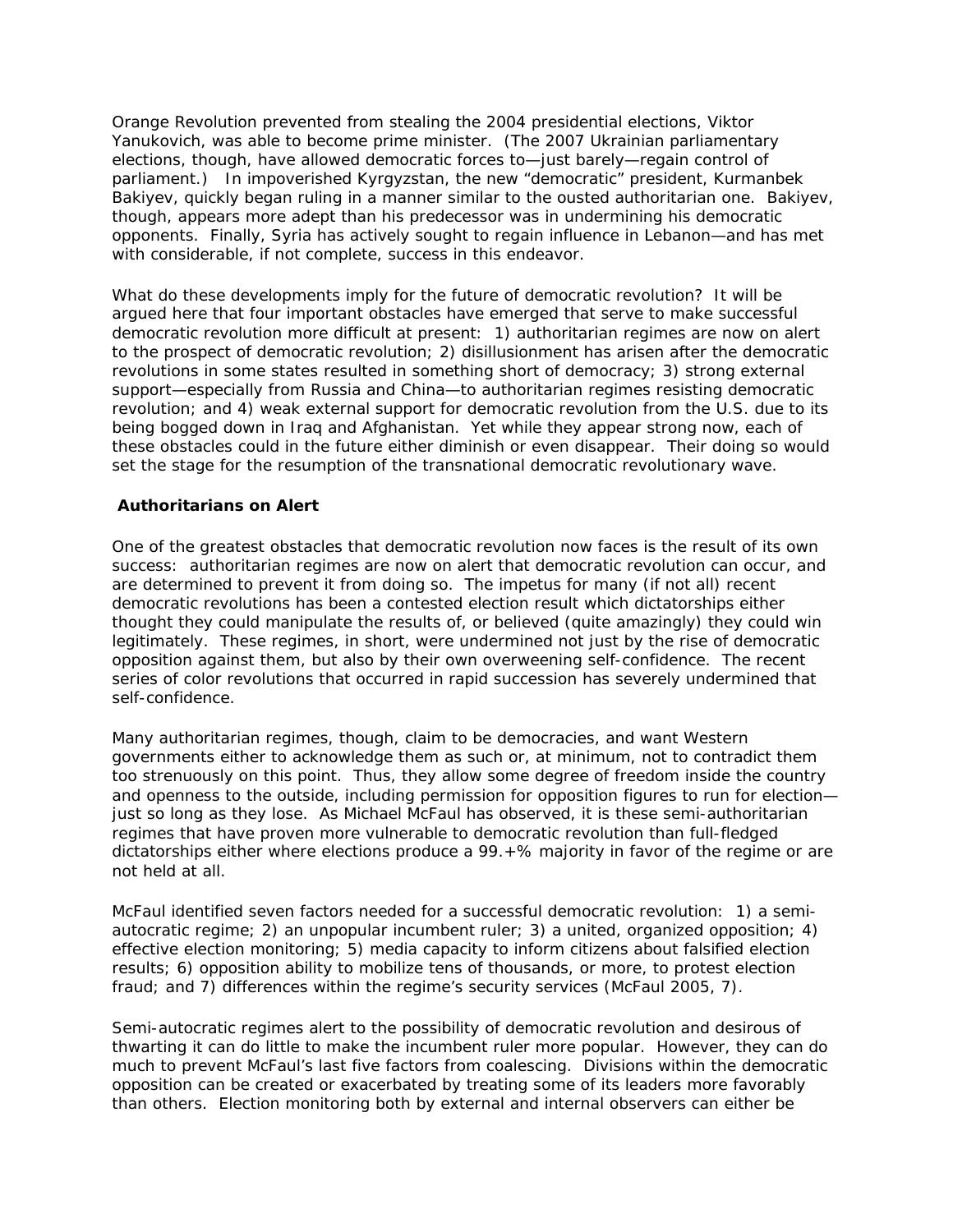strictly limited or prevented altogether. The presence of the international press corps can also be kept limited at election time while negative coverage by the local press can be minimized both through co-optation and coercion.

If these three steps are successful, then the mobilization of tens of thousands to protest election fraud may never occur. Even if it does, denying them the logistical support needed to remain mobilized, discrediting them (as "terrorists," for example), or simply arresting and intimidating them may end the protest. Keeping the security services loyal to the regime is, of course, absolutely vital to its preservation. This is a task, though, that authoritarian regimes have a lot of experience with. It is easier to continue doing this if a mass protest does not emerge which security service elements can defect to, but vigilant oversight can allow authoritarian regimes to prevent such defections even if it does.

If McFaul's analysis is correct, then conditions need to be just right in order for democratic revolution to occur. It is obviously much easier for authoritarian regimes that are alert to the conditions needed for democratic revolution to prevent them from occurring and coalescing than it is for regimes that are not.

#### **Disillusion with Democracy**

Another obstacle both to further democratic revolution and the consolidation of successful democratic revolution is the disillusion that often results after the euphoric expectations emerging from its occurrence are not met. This can happen (indeed, has happened) for one or more of several reasons.

Disillusion can result when the leader raised to power by a democratic revolution turns out not to be democratic, but authoritarian. This, as mentioned earlier, is what has happened in Kyrgyzstan after the 2005 Tulip Revolution. This can have an extremely disheartening effect on those who took the risk of participating in a democratic revolution that had this result. What was the point if it merely led to one authoritarian ruler replacing another? And why go to the bother if it seems likely that the same thing will just occur again? People in neighboring countries initially inspired by a color revolution next door may reach the same conclusion if, to put it metaphorically, they believe that the rose has wilted, the orange has turned out to be a lemon, or the tulip has simply died.

A variation on this theme occurs when the leaders of a democratic revolution fall out with each other, as took place both in Ukraine and in Kyrgyzstan. In Ukraine, as was mentioned earlier, the conflict between the democrats Yushchenko and Timoshenko allowed the less than democratic Yanukovich whom the Orange Revolution prevented from stealing the 2004 presidential elections to later become prime minister. In Kyrgyzstan, continued poverty and the conflict between President Bakiyev and the democrats who initially supported him (including his first prime minister, Felix Kulov) has contributed to the general collapse of that country's democratization efforts.

Disillusionment with democracy can also occur when there is a sharp ethnic or religious division in a country experiencing democratic revolution, especially when the democratic revolution was primarily supported by one group and not the other. This is what happened in Ukraine where the Orange Revolution was primarily supported by the country's Ukrainian citizens, but not its Russian ones. To the latter, the Orange Revolution and the increased ties with the West that its leaders enthused about appeared highly threatening. Even with the 2007 parliamentary elections resulting in the democratic forces once more controlling both the presidency and the premiership, the skepticism and suspicion that Ukraine's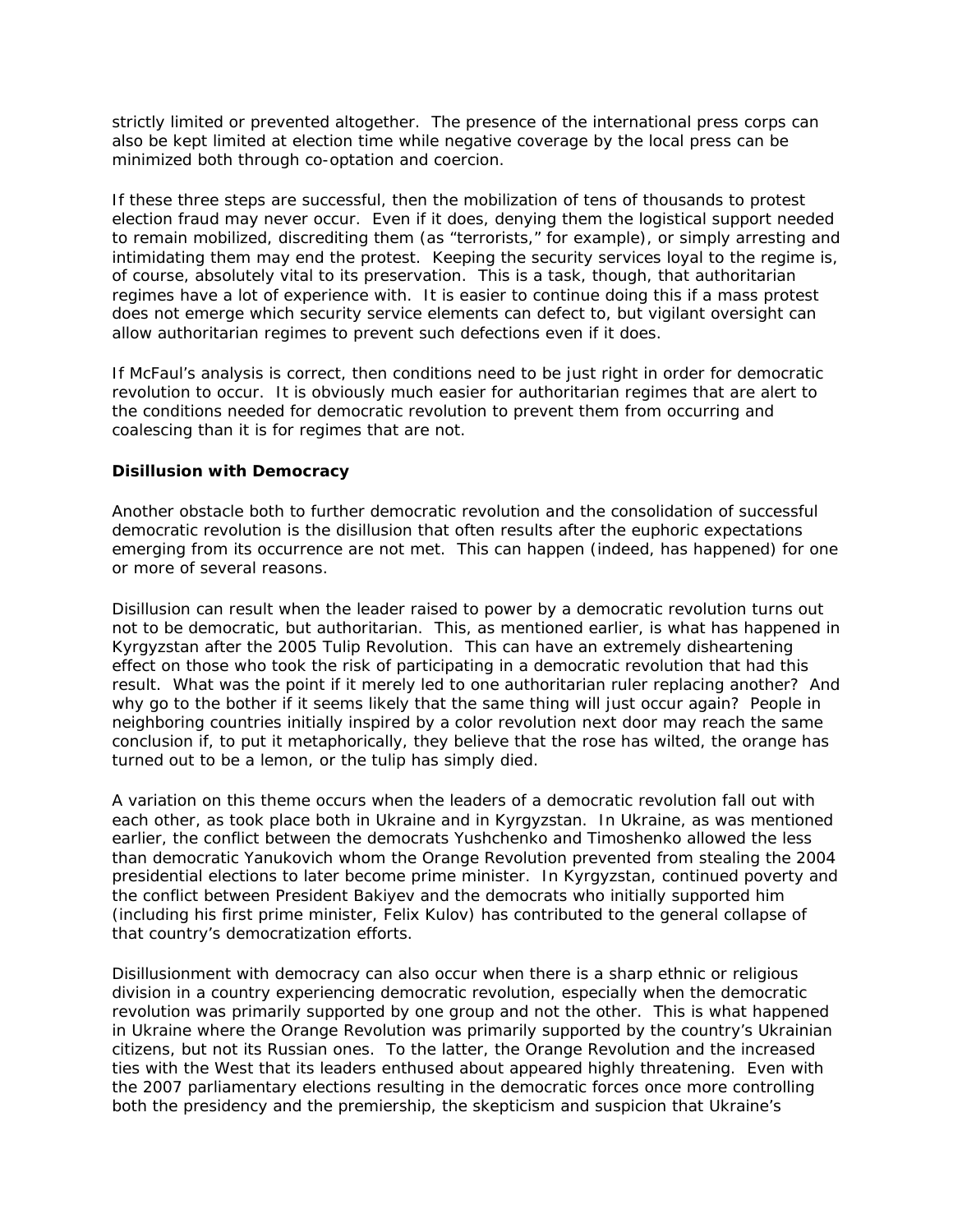Russian population harbors toward democratization could yet threaten the achievements of the Orange Revolution.

In addition, disillusionment can arise when popular expectations about the standard of living improving dramatically after democratization are not met—especially when it actually declines. Disillusionment with democracy in one's own country can easily be extended into disillusionment with the West when (perhaps unrealistically) high expectations for economic assistance from it do not materialize.

Similarly, disillusionment can set in when a disagreement between an authoritarian government and the Western democracies persists after the former is replaced by a democratic government. In Serbia, for example, not only did the Milosevic government not want to grant independence to Kosovo, but the democratic government that replaced him and Serbian public opinion do not want this either. Most Western governments, by contrast, are now prepared to allow this since it is what the overwhelming majority of Kosovo's population wants. Serbian disillusionment is not so much over democracy as it is with the West. But the rise of nationalist forces in Serbia, its increasing isolation from the West, and its drawing closer to authoritarian Russia all have negative implications for the continued strength of democracy in Serbia.

Any given country, of course, can experience more than one—or even all four—forms of disillusionment after a democratic revolution. This is arguably what happened in Russia after what was regarded both internally and externally as its democratic revolution of August 1991. And as the Russian case shows, this compounded disillusionment can have long-term negative consequences. Continued strong Russian public support for Vladimir Putin despite his increasing authoritarianism seems to be explained by the strength of the Russian belief that Russia tried democracy and free market capitalism under Yeltsin (even though it really didn't), and that they failed.

# **Strong External Opposition**

Preventing democratic revolution is a task not undertaken alone by authoritarian regimes in their own countries. Some authoritarian regimes seek to prevent—or reverse—it in other countries as well. As mentioned earlier, Syria's authoritarian regime is trying hard to reverse the Cedar Revolution and regain influence in Lebanon. More importantly, the world's two most powerful authoritarian regimes—Russia and China—are actively helping other authoritarian governments prevent or face down democratic revolution.

Russia under Putin has been particularly active in this regard. While America and the West have criticized, to varying degrees, the lack of democracy in several former Soviet republics (Belarus, Armenia, Azerbaijan, and the Central Asian states), Moscow has not. Putin defended the Uzbekistani government's violent crackdown in Andijon which the West criticized. Moscow has also stoutly defended the other former Soviet regimes against Western criticism about the fairness of the various elections that they have stage-managed in their favor. Further, Putin has befriended President Bakiyev of Kyrgyzstan who has become increasingly authoritarian after the Tulip Revolution which brought him to power. By contrast, Putin has had adversarial relations with—and even sought to undermine—the more genuinely democratic leaders that came to power through the color revolutions in Georgia and Ukraine.

Similarly, China has continued to support the extreme dictatorial regime of Kim Jong-il in North Korea for fear that its collapse could lead to the absorption of the North by the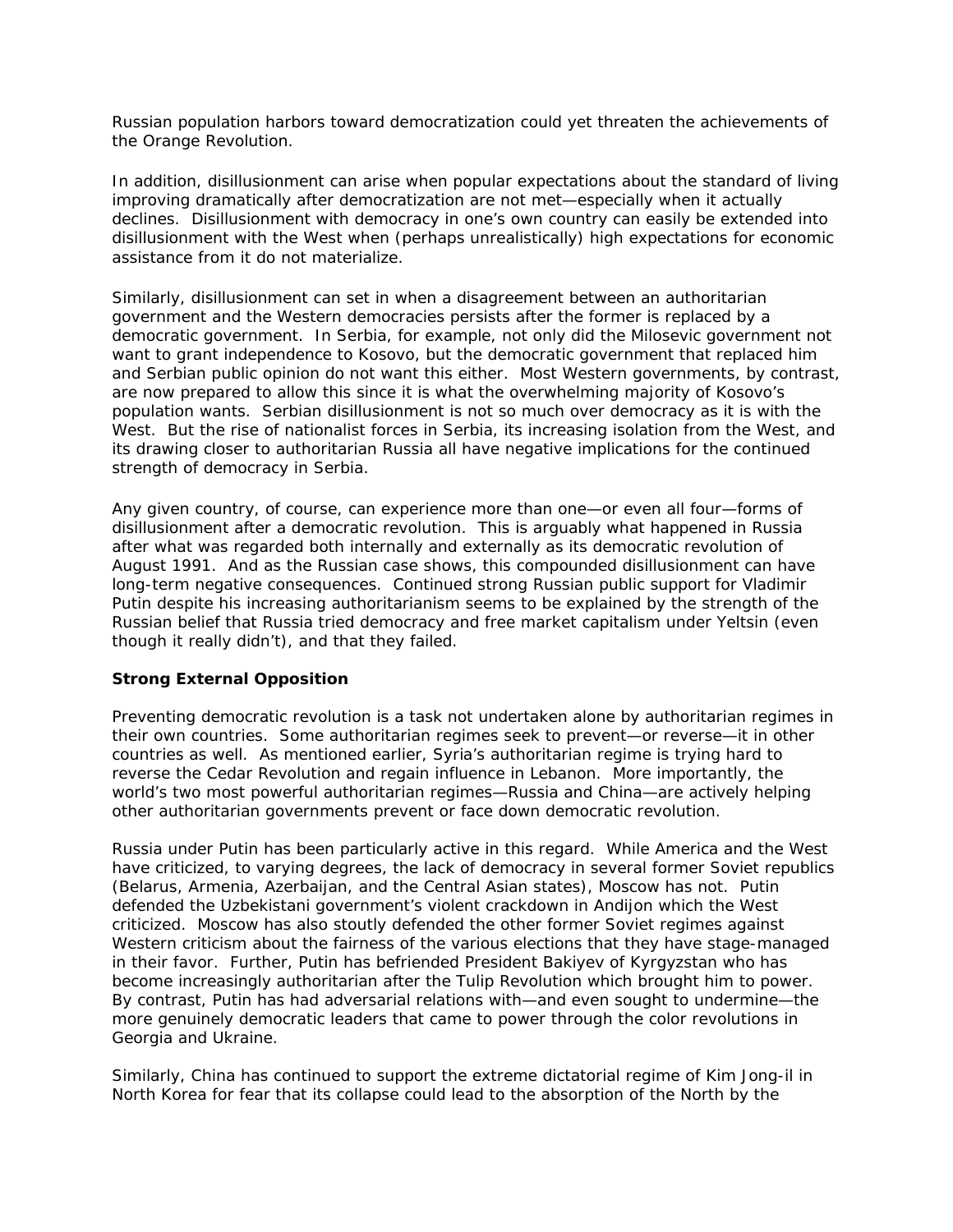democratic South. In addition, Beijing is now supporting the Burmese military's crackdown on democratic activists—just as it did in 1988-91. Russia and China are even acting together to prevent democratic (as well as Islamic) revolution and to limit Western influence in Central Asia through the Shanghai Cooperation Organization (which was formed in 2001 and consists of Russia, China, Kazakhstan, Kyrgyzstan, Tajikistan, and Uzbekistan).

Stephen Walt has noted that when revolution occurs, a dramatic change in alliance patterns can also occur (Walt 1996, 1). Indeed, an important motivation for Russia and China to resist democratic revolutions elsewhere so stoutly is the perceptions of these two governments that countries experiencing democratic revolution also become allies of the United States. Indeed, they appear to have convinced themselves that the U.S. actually instigates these revolutions just for this purpose. This viewpoint is not only somewhat paranoid, but can also prove inaccurate as Serbian and Kyrgyzstani relations with the U.S. after their democratic revolutions have shown. A common fear of democratic revolution, though, has helped Moscow and China cement their relations with several authoritarian regimes—as well as with each other. This increased fear of supposedly U.S.-backed democratic revolution has actually helped Moscow overcome the strained relations it had with most of the authoritarian former Soviet republics in the Yeltsin and early Putin eras.

# **Weak External Support**

The U.S., of course, does support democratization and democratic revolution. The American-led military interventions in both Afghanistan (beginning in 2001) and Iraq (beginning in 2003) were intended, among other things, to establish democratic governments in these countries after overthrowing their dictatorial regimes. There was initially hope (or, for some, fear) that the U.S. would be successful in this regard. Nor did it appear that American involvement in these two countries would preclude local democratic forces from successfully carrying out democratic revolution elsewhere. Of the five 21st century democratic revolutions discussed here, four of them—Georgia, Ukraine, Kyrgyzstan, and Lebanon—occurred after the American-led intervention in Iraq had begun.

By now, however, the U.S. and its few remaining Coalition partners appear to be bogged down in a quagmire in Iraq. The various Iraqi political factions have also proven unable to cooperate on much. The prospects for democracy in Iraq, then, seem dim. American public support for continued U.S. involvement there has dropped dramatically. While there is greater American (and Western) public support for the war in Afghanistan, prospects for stable democracy there also seem poor. Ousted from power by the U.S. and its allies at the end of 2001, the Taliban has staged an impressive comeback. The elected Afghan government, by contrast, appears weak, ineffectual, and unlikely to survive without massive external support.

In its first term, the George W. Bush administration was optimistic about the prospects for democratization in the Middle East and elsewhere in the Muslim world. Especially after the strong electoral showing of the unrepentantly anti-American and anti-democratic Hamas in the January 2006 Palestinian parliamentary elections, however, the Bush administration became more fearful that free elections in the Muslim world could well result in the victory of anti-democratic Islamist forces elsewhere.

Outside the Muslim world, the U.S. and others no longer seem to be pushing strongly for democratization. In October 2007, President Bush expressed uncharacteristic pessimism about the prospects for democratization in Russia when he (somewhat awkwardly) questioned, "whether or not it's possible to reprogram the kind of basic Russian DNA, which is a centralized authority, that's hard to do" (Baker 2007). This pessimism about Russia is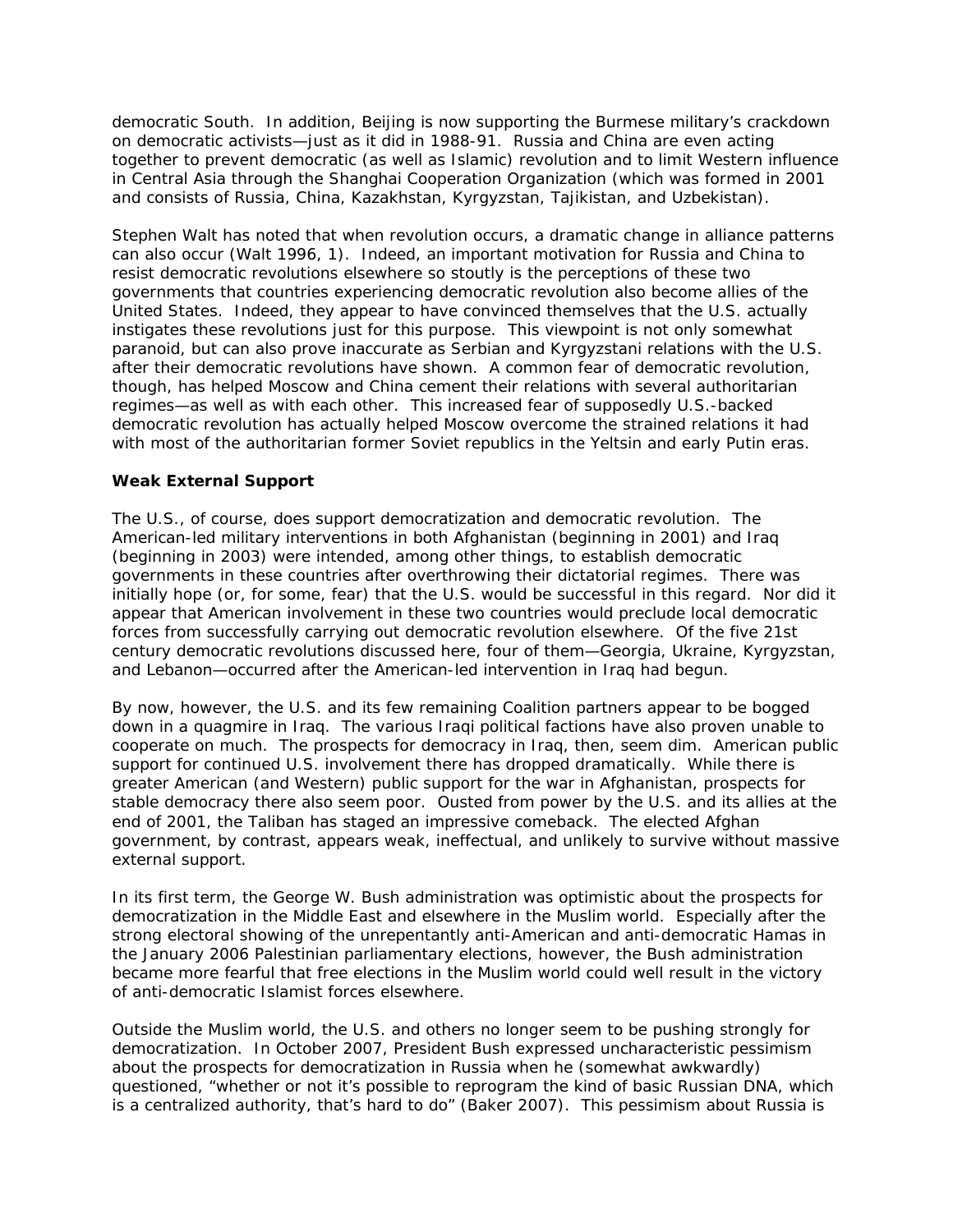understandable when there not only appears to be little opposition to Putin's growing authoritarianism, but strong public support for it instead.

Burma, though, is another matter. Here there clearly is a strong democratic movement, but the U.S. does not appear willing or able to take any active, concrete steps to help it. The U.S. and the EU have instead only decried the Burmese government's actions and imposed sanctions on its leaders that are unlikely to change their behavior. It is impossible to know whether Washington's reaction to the events in Burma would have been different if American forces had not been bogged down in Iraq. The large, on-going American military interventions in Iraq and Afghanistan, though, serve to limit what the U.S. can do in Burma as well as to distract American attention from it. And while some of America's Western allies would not join in any active U.S. effort to support the democratic forces in Burma, none are likely to launch their own without such an American leadership.

#### **How Strong Are These Obstacles?**

Each of the four obstacles to democratic revolution discussed here is significant. All four of them together pose a formidable barrier to further democratic revolution. There is reason to believe, though, that the strength of each of these obstacles may diminish over time.

It is true that authoritarian regimes are very much on the alert to prevent democratic revolution. Each parliamentary or presidential election that a semi-authoritarian regime holds, however, presents an opportunity for democratic forces. Merely because they try and fail—or do not try at all—on any given occasion does not preclude them from trying and succeeding on a later occasion. The sacrifices made by those who tried and failed on earlier occasions may serve not only to inspire others to attempt democratic revolution later, but also to provide them with important lessons on what not to do.

Further, since the elections run by semi-autocratic regimes do not actually determine the top leadership, these regimes can face the same sort of succession crises that often confront full-fledged authoritarian regimes when the top leader becomes old or dies. A succession struggle can cause serious divisions within an authoritarian regime. Such a struggle inside the regime combined with elections where some contestation as well as election monitoring and reporting are allowed, however, may boost the strength of the democratic forces as well as provide a greater option for the defection of disgruntled elements of the security services to them. And since authoritarian rulers do grow old and die, opportunities for this scenario to unfold are highly likely to arise.

Disillusionment with the results of a previous democratic revolution is something that is serious and can be difficult to overcome. Those who attempt a democratic revolution but do not come to power are often regarded as heroes. But those who succeed at leading a democratic revolution but then become authoritarian and/or corrupt often discredit not just themselves, but the idea that democracy can succeed in that particular country. Those who are so disillusioned with failed democratization may even be pleased initially with a populist "authoritarian-democrat," as most Russians seem to be with Putin. But the longer he continues in office, the more likely his democratic pretensions are to wear thin and disillusionment with him to grow. Especially as he ages and the regime approaches a succession crisis, opportunities for democratic forces—perhaps under newer, more effective leadership—may well arise.

Russian and Chinese support for authoritarian regimes elsewhere undoubtedly plays an important role in helping prevent democratic revolution in them. Neither Russian nor Chinese support for such regimes, however, can fully immunize them against this—as the